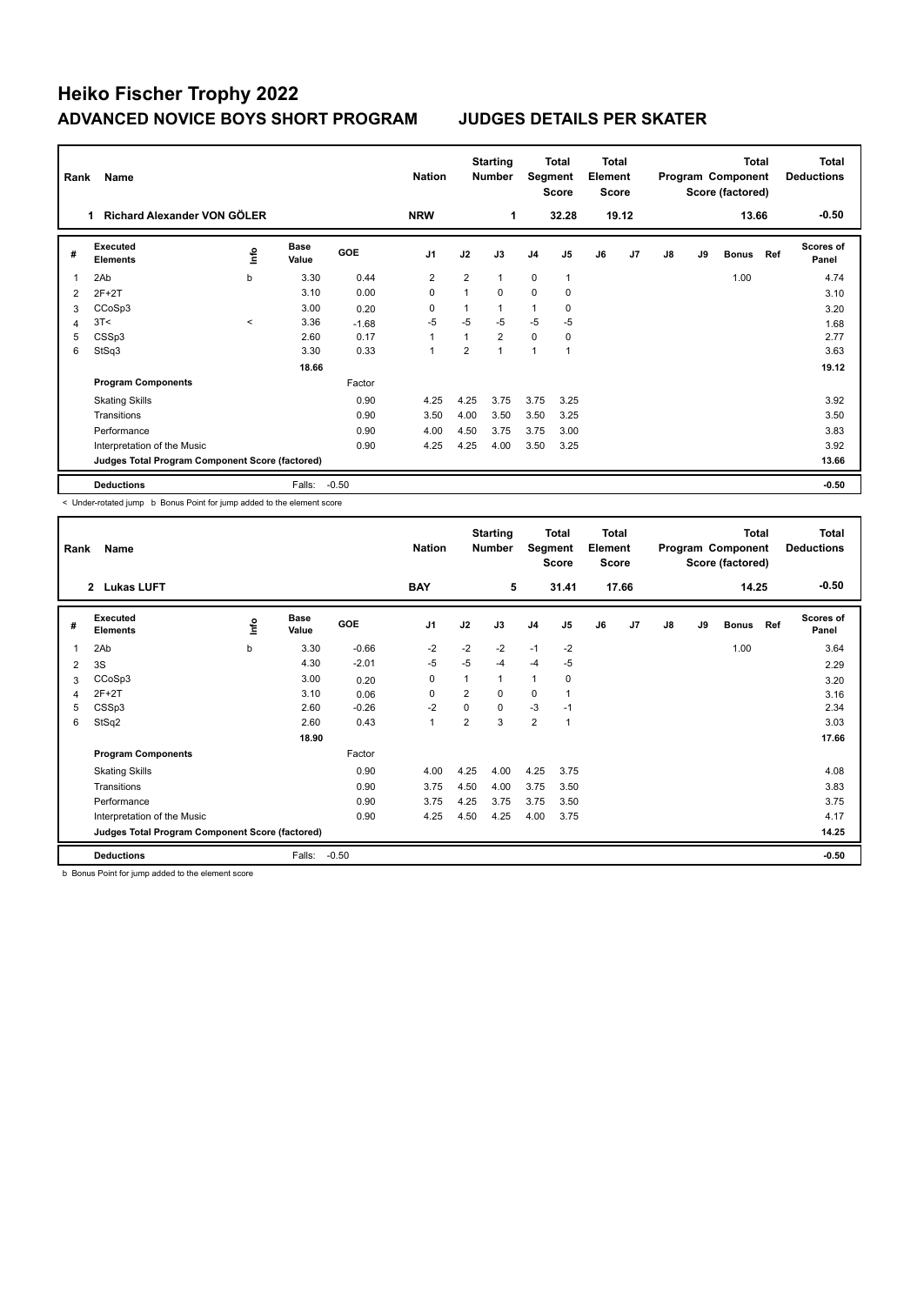# **Heiko Fischer Trophy 2022 ADVANCED NOVICE BOYS SHORT PROGRAM JUDGES DETAILS PER SKATER**

| Name<br>Rank |                                                 |             |                      |            | <b>Nation</b>  |      | <b>Starting</b><br><b>Number</b> |                | Total<br>Segment<br><b>Score</b> |    | Total<br>Element<br><b>Score</b> |    |    | <b>Total</b><br>Program Component<br>Score (factored) | <b>Total</b><br><b>Deductions</b> |  |
|--------------|-------------------------------------------------|-------------|----------------------|------------|----------------|------|----------------------------------|----------------|----------------------------------|----|----------------------------------|----|----|-------------------------------------------------------|-----------------------------------|--|
|              | <b>Josua STROBL</b><br>3                        |             |                      |            | <b>BAY</b>     |      | $\mathbf{2}$                     |                | 26.89                            |    | 14.78                            |    |    | 12.61                                                 | $-0.50$                           |  |
| #            | Executed<br><b>Elements</b>                     | <u>info</u> | <b>Base</b><br>Value | <b>GOE</b> | J <sub>1</sub> | J2   | J3                               | J <sub>4</sub> | J <sub>5</sub>                   | J6 | J7                               | J8 | J9 | Ref                                                   | Scores of<br>Panel                |  |
| 1            | 2A<                                             | $\prec$     | 2.64                 | $-1.32$    | $-5$           | $-5$ | $-5$                             | $-5$           | $-5$                             |    |                                  |    |    |                                                       | 1.32                              |  |
| 2            | $2F+2T$                                         |             | 3.10                 | 0.12       | 0              |      | $\mathbf{1}$                     | $\mathbf 0$    | $\overline{1}$                   |    |                                  |    |    |                                                       | 3.22                              |  |
| 3            | CSS <sub>p2</sub>                               |             | 2.30                 | 0.00       | 0              | 0    | $\Omega$                         | $\mathbf{1}$   | 0                                |    |                                  |    |    |                                                       | 2.30                              |  |
| 4            | 2Lz                                             |             | 2.10                 | 0.07       | 0              |      | $\mathbf{1}$                     | 0              | 0                                |    |                                  |    |    |                                                       | 2.17                              |  |
| 5            | StSq2                                           |             | 2.60                 | 0.17       | 1              | 0    | $\overline{2}$                   | $\Omega$       |                                  |    |                                  |    |    |                                                       | 2.77                              |  |
| 6            | FCCoSp3                                         |             | 3.00                 | 0.00       | 0              | 0    | $\Omega$                         | $\mathbf 0$    | $\mathbf 0$                      |    |                                  |    |    |                                                       | 3.00                              |  |
|              |                                                 |             | 15.74                |            |                |      |                                  |                |                                  |    |                                  |    |    |                                                       | 14.78                             |  |
|              | <b>Program Components</b>                       |             |                      | Factor     |                |      |                                  |                |                                  |    |                                  |    |    |                                                       |                                   |  |
|              | <b>Skating Skills</b>                           |             |                      | 0.90       | 3.75           | 3.75 | 3.75                             | 3.50           | 3.50                             |    |                                  |    |    |                                                       | 3.67                              |  |
|              | Transitions                                     |             |                      | 0.90       | 3.50           | 3.50 | 3.75                             | 3.25           | 3.25                             |    |                                  |    |    |                                                       | 3.42                              |  |
|              | Performance                                     |             |                      | 0.90       | 3.75           | 3.75 | 3.25                             | 3.25           | 3.25                             |    |                                  |    |    |                                                       | 3.42                              |  |
|              | Interpretation of the Music                     |             |                      | 0.90       | 3.50           | 3.50 | 3.75                             | 3.25           | 3.50                             |    |                                  |    |    |                                                       | 3.50                              |  |
|              | Judges Total Program Component Score (factored) |             |                      |            |                |      |                                  |                |                                  |    |                                  |    |    |                                                       | 12.61                             |  |
|              | <b>Deductions</b>                               |             | Falls:               | $-0.50$    |                |      |                                  |                |                                  |    |                                  |    |    |                                                       | $-0.50$                           |  |

< Under-rotated jump

| Rank           | Name                                            |      |               |            | <b>Nation</b>  | <b>Starting</b><br><b>Number</b> |                | Total<br>Segment<br><b>Score</b> |                | <b>Total</b><br>Element<br><b>Score</b> |       | <b>Total</b><br>Program Component<br>Score (factored) |       |       | <b>Total</b><br><b>Deductions</b> |
|----------------|-------------------------------------------------|------|---------------|------------|----------------|----------------------------------|----------------|----------------------------------|----------------|-----------------------------------------|-------|-------------------------------------------------------|-------|-------|-----------------------------------|
|                | <b>Roman IGNATCHIK</b><br>4                     |      |               |            | <b>BAY</b>     |                                  | 3              |                                  | 26.14          |                                         | 13.10 |                                                       |       | 13.04 | 0.00                              |
| #              | Executed<br><b>Elements</b>                     | lnfo | Base<br>Value | <b>GOE</b> | J <sub>1</sub> | J2                               | J3             | J <sub>4</sub>                   | J <sub>5</sub> | J6                                      | J7    | J8                                                    | J9    | Ref   | Scores of<br>Panel                |
| 1              | $2Lo+2T$                                        |      | 3.00          | 0.06       | 0              | 0                                | $\overline{2}$ | $\mathbf 0$                      | 1              |                                         |       |                                                       |       |       | 3.06                              |
| $\overline{2}$ | 2F                                              |      | 1.80          | $-0.18$    | $-1$           | $-1$                             | $-2$           | $\mathbf 0$                      | $-1$           |                                         |       |                                                       |       |       | 1.62                              |
| 3              | CSS <sub>p2</sub>                               |      | 2.30          | $-0.23$    | $-1$           | $-1$                             | 1              | $-1$                             | $-1$           |                                         |       |                                                       |       |       | 2.07                              |
| 4              | StSq2                                           |      | 2.60          | 0.00       | 0              | $\Omega$                         | 0              | $\mathbf 0$                      | 0              |                                         |       |                                                       |       |       | 2.60                              |
| 5              | 1A                                              |      | 1.10          | 0.15       | $\Omega$       |                                  | 2              | $\overline{2}$                   |                |                                         |       |                                                       |       |       | 1.25                              |
| 6              | CCoSp2                                          |      | 2.50          | 0.00       | $-2$           | 0                                | $\overline{1}$ | $\mathbf 0$                      | 0              |                                         |       |                                                       |       |       | 2.50                              |
|                |                                                 |      | 13.30         |            |                |                                  |                |                                  |                |                                         |       |                                                       |       |       | 13.10                             |
|                | <b>Program Components</b>                       |      |               | Factor     |                |                                  |                |                                  |                |                                         |       |                                                       |       |       |                                   |
|                | <b>Skating Skills</b>                           |      |               | 0.90       | 3.50           | 3.50                             | 3.75           | 3.75                             | 3.25           |                                         |       |                                                       |       |       | 3.58                              |
|                | Transitions                                     |      |               | 0.90       | 3.25           | 4.00                             | 4.00           | 3.50                             | 3.75           |                                         |       |                                                       |       |       | 3.75                              |
|                | Performance                                     |      |               | 0.90       | 3.75           | 3.50                             | 3.75           | 3.50                             | 3.25           |                                         |       |                                                       |       |       | 3.58                              |
|                | Interpretation of the Music                     |      |               | 0.90       | 3.50           | 3.75                             | 3.50           | 3.75                             | 3.25           |                                         |       |                                                       |       |       | 3.58                              |
|                | Judges Total Program Component Score (factored) |      |               |            |                |                                  |                |                                  |                |                                         |       |                                                       | 13.04 |       |                                   |

**Deductions 0.00 Total Deductions Total Program Component Score (factored) Total Element Score Total Segment Score Starting Rank Name Nation Number # Executed Elements Base Value GOE J1 J2 J3 J4 J5 J6 J7 J8 J9 Scores of Panel** 1 1.80 -0.54 -3 -3 -3 -2 -3 **Ref**  2F 1.26 **Info 5 Linus ROTTE B-W 4 19.49 8.39 11.10 0.00** 2 CCoSp1 2.00 0.00 0 1 0 -1 0 2.00 3 1Lz\*+COMBO \* 0.00 0.00 - - - - - 0.00 4 CSSp2 2.30 0.15 0 0 1 2 1 2.45 5 StSq1 1.80 -0.18 -1 -3 -1 0 -1 1.62 6 1A 1.10 -0.04 -1 -1 0 0 0 1.06  **9.00 8.39 Program Components**  Skating Skills 3.00 3.25 3.25 3.25 3.25 3.25 3.25 Factor 0.90 3.25 Transitions 0.90 3.00 3.00 2.75 3.25 3.25 3.08 Performance 0.90 2.50 2.75 3.00 3.00 3.00 2.92 Interpretation of the Music 0.90 2.75 3.50 2.75 3.25 3.25 3.08 **Deductions 0.00 Judges Total Program Component Score (factored) 11.10** \* Invalid element